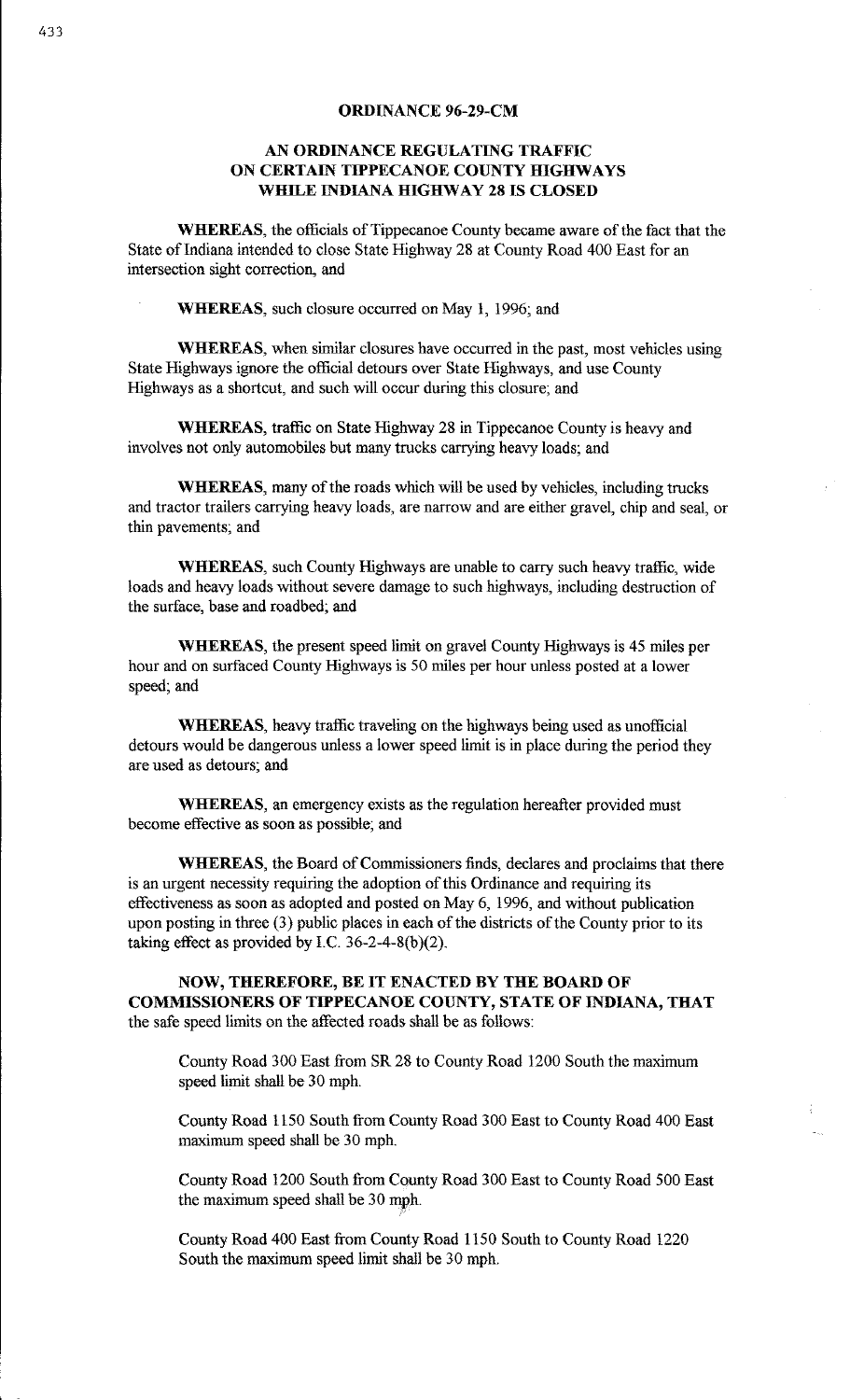County Road 500 East from SR 28 to County Road 1200 South the maximum speed limit shall be 30 mph.

County Road 300 East from County Road 1000 South to SR 28 the maximum speed limit shall be 30 mph.

County Road 1000 South from County Road 300 East to County Road 350 East the maximum speed limit shall be 30 mph.

County Road 350 East from County Road 900 South to County Road 1000 South the maximum speed limit shall be 35 mph.

County Road 900 South from County Road 350 East to County Road 500 East the maximum speed limit shall be 35 mph.

County Road 500 East from County Road 900 South to SR 28 the maximum speed limit shall be 35 mph.

### **NOW, THEREFORE, BE IT ALSO ENACTED BY THE BOARD OF COMMISSIONERS OF TIPPECANOE COUNTY, STATE OF INDIANA, THAT**  the

following County roads shall be posted with a 10 Ton maximum weight limit:

County Road 300 East from County Road 1000 South to County Road 1220 South.

County Road 1150 South from County Road 300 East to County Road 400 East.

County Road 1200 South from County Road 300 East to County Road 500 East.

County Road 400 East from County Road 1150 South to County Road 1220 South.

County Road 500 East from County Road 900 South to County Road 1200 South.

County Road 1000 South from County Road 300 East to County Road 350 East.

County Road 350 East from County Road 900 South to County Road 1000 South.

County Road 900 South from County Road 350 East to County Road 500 East.

This Ordinance does not apply to school buses transporting pupils to and from schools or emergency vehicles.

#### **PENALTY FOR VIOLATION OF THIS ORDINANCE**

- 1. A person who violates the speed regulations set forth in this ordinance commits a Class C infraction.
- 2. A person who violates the weight limits set fort in this Ordinance shall be fined Seventy-Five Dollars (\$75.00) and all costs, including court costs, for each violation.

This Ordinance shall be effective as soon as adopted and posted.

**PASSED AND ADOPTED** by the Board of Commissioners of the County of Tippecanoe on this **6th day of May, 1996.**